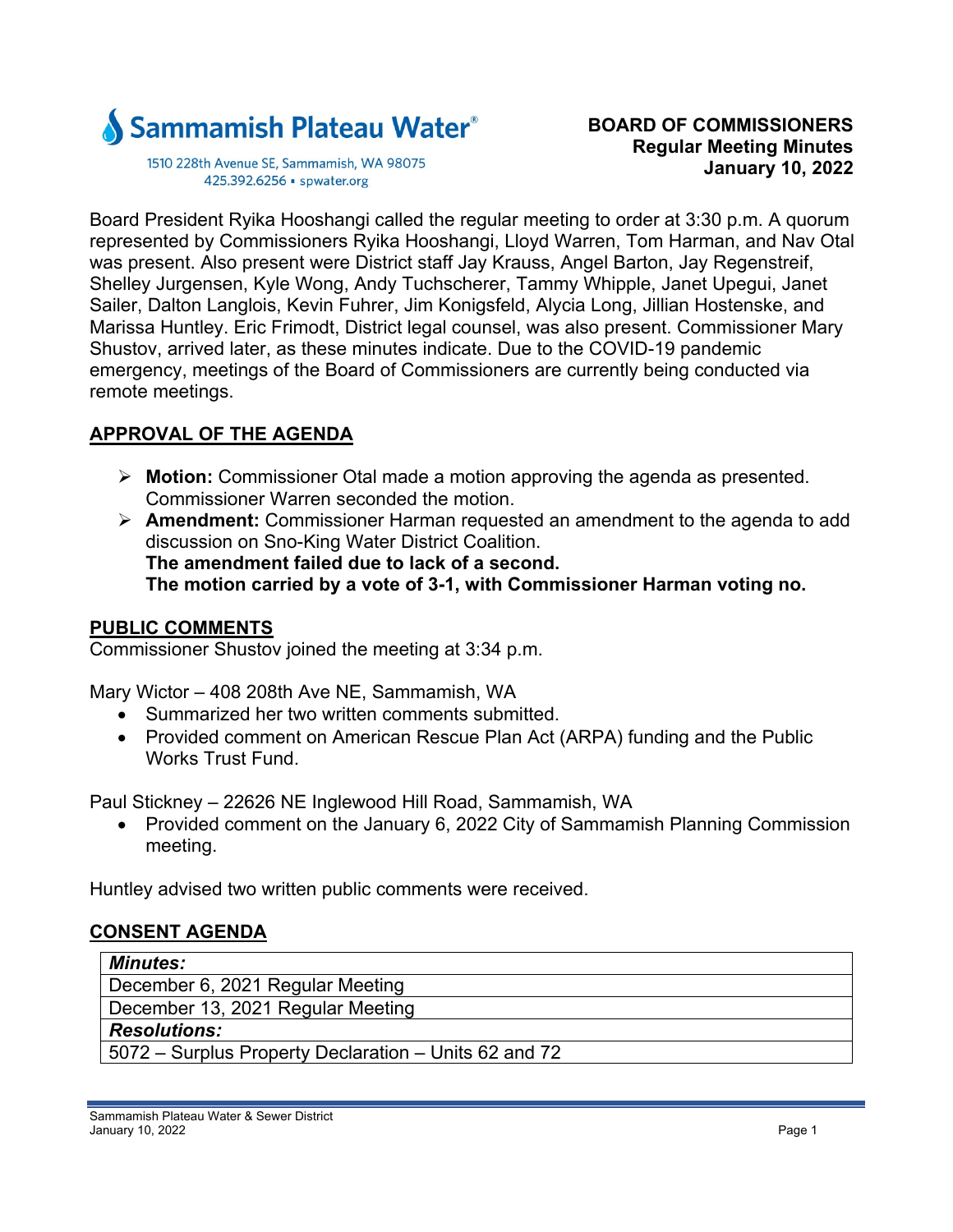5073 – 2021 Generator Maintenance Project – Award of Contract to Pacific Power Group, LLC

5074 – Sammamish Town Center SE 4th Street Water and Sewer Main Project – Final Acceptance to the Interlocal Agreement with the City of Sammamish

| <b>Vouchers:</b>                                                        |                |                |
|-------------------------------------------------------------------------|----------------|----------------|
| Payroll                                                                 | DD.24120-24183 | \$159,644.68   |
| Department of Retirement - Public Employees<br><b>Retirement System</b> | WT.134845      | \$36,586.63    |
| Health Equity - Health Savings Account                                  | WT.134846      | \$1,522.67     |
| ICMA - Deferred Compensation                                            | WT.134847      | \$3,263.18     |
| King County Finance - Payroll Taxes                                     | WT.134848      | \$58,054.09    |
| WA State Support Registry (Division of Child<br>Support)                | WT.134849      | \$230.76       |
| WA State Treasurer - Deferred Compensation                              | WT.134850      | \$4,148.00     |
| State of WA - Excise Tax - Maintenance Fund                             | WT.134851      | \$116,794.92   |
| <b>Maintenance Fund</b>                                                 | 134852-134943  | \$1,217,773.98 |
| <b>Joint Fund</b>                                                       | 200527         | \$23.42        |
| <b>Construction Fund</b>                                                | 303267-303275  | \$249,630.57   |
| Payroll                                                                 | DD.24184-24272 | \$223,337.10   |
| Department of Retirement - Public Employees<br><b>Retirement System</b> | WT.134944      | \$37,175.36    |
| Health Equity - Health Savings Account                                  | WT.134945      | \$2,758.76     |
| ICMA - Deferred Compensation                                            | WT.134946      | \$17,138.15    |
| King County Finance - Payroll Taxes                                     | WT.134947      | \$87,165.90    |
| WA State Support Registry (Division of Child<br>Support)                | WT.134948      | \$230.76       |
| WA State Treasurer - Deferred Compensation                              | WT.134949      | \$4,148.00     |
| Payroll                                                                 | DD.24273       | \$755.44       |
| King County Finance - Payroll Taxes                                     | WT.134950      | \$259.09       |
| <b>Total</b>                                                            |                | \$2,220,641.46 |

 **Motion:** Commissioner Otal made a motion approving the consent agenda as presented. Commissioner Harman seconded the motion. **The motion carried unanimously.** 

# **A. EMPLOYEE SALARY AND BENEFITS SURVEY – CONSULTANT PRESENTATION**

Jurgensen introduced Koff & Associates consultants, Georg Krammer and Debbie Owen, who were in attendance to provide a compensation study overview presentation. There will be discussion at a future Board meeting regarding compensation philosophy so that the consultants can proceed to the next step of the study.

# **B. EAST KING COUNTY REGIONAL WATER ASSOCIATION – DISCUSSION WITH NICOLE DENOVIO**

Nicole DeNovio, Director of East King County Regional Water Association (EKCRWA), was in attendance to discuss pending water right applications that EKCRWA and Seattle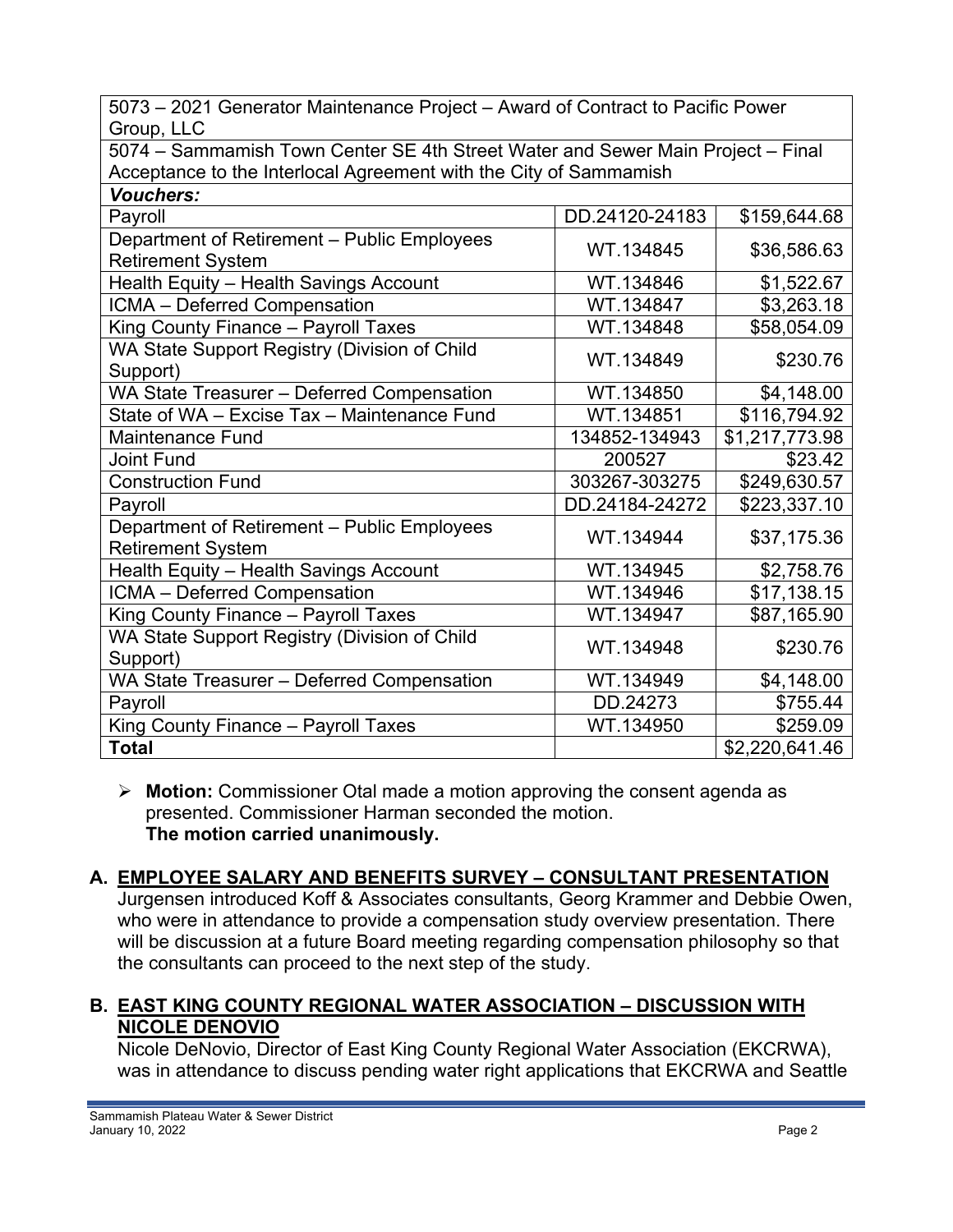Public Utilities have applied for together. Denovio advised that EKCRWA completed a records review in the fall of last year and determined 17 agencies were involved in the application. DeNovio then advised what EKCRWA's next steps will be, which include drafting a letter to send to the agencies to determine if they are interested in pursuing the water rights further. Those interested agencies would then form a subcommittee.

The Board thanked DeNovio for the information.

## **C. 2022 DRAFT STRATEGIC COMMUNICATIONS PLAN**

Due to time constraints, the Board removed this item from the agenda. It will be placed on the next Board meeting agenda.

# **D. SE 4TH SPECIAL LFCS – SET PUBLIC HEARING DATE**

 **Motion:** Commissioner Warren made a motion to schedule a remote public hearing on February 7, 2022 at 4:00 p.m., as part of the February 7, 2022 regular Board meeting, to consider adoption of the SE 4th Special Water and Sewer Local Facility Charges. Commissioner Otal seconded the motion. **The motion carried unanimously.** 

### **E. 2022 COMMISSIONER MEMBERSHIP REVIEW**

 **Motion:** Commissioner Warren made a motion for the continuation of the memberships, except for the Sno-King Water District Coalition and the Association of Metropolitan Water Agencies which will require additional discussion at the next Board meeting. Commissioner Shustov seconded the motion. **The motion carried by a vote of 4-1, with Commissioner Harman voting no.** 

#### **F. 2022 COMMISSIONER COMMITTEE ASSIGNMENTS**

The Board reviewed and assigned commissioners to the various committees.

 **Motion:** Commissioner Warren made a motion to approve the 2022 Commissioner Committee Assignments. Commissioner Otal seconded the motion. **The motion carried unanimously.** 

# **ATTORNEY/MANAGER/COMMISSIONER REPORTS**

#### *General Manager*

- Krauss responded to one of Mary Wictor's public comments regarding the District's recent sewer overflow in Klahanie. Krauss advised that the District has and will continue to actively communicate with the City of Sammamish about this event.
- Krauss advised that a Special Board meeting may be requested to hold an Executive Session to discuss litigation related to PFAS before the end of the month.
- Krauss advised that State Legislators attended the January 4, 2022 City of Sammamish Council meeting in which Senator Wellman inquired about PFAS. He and Hooshangi advised that they have reached out to Senator Wellman and are in the